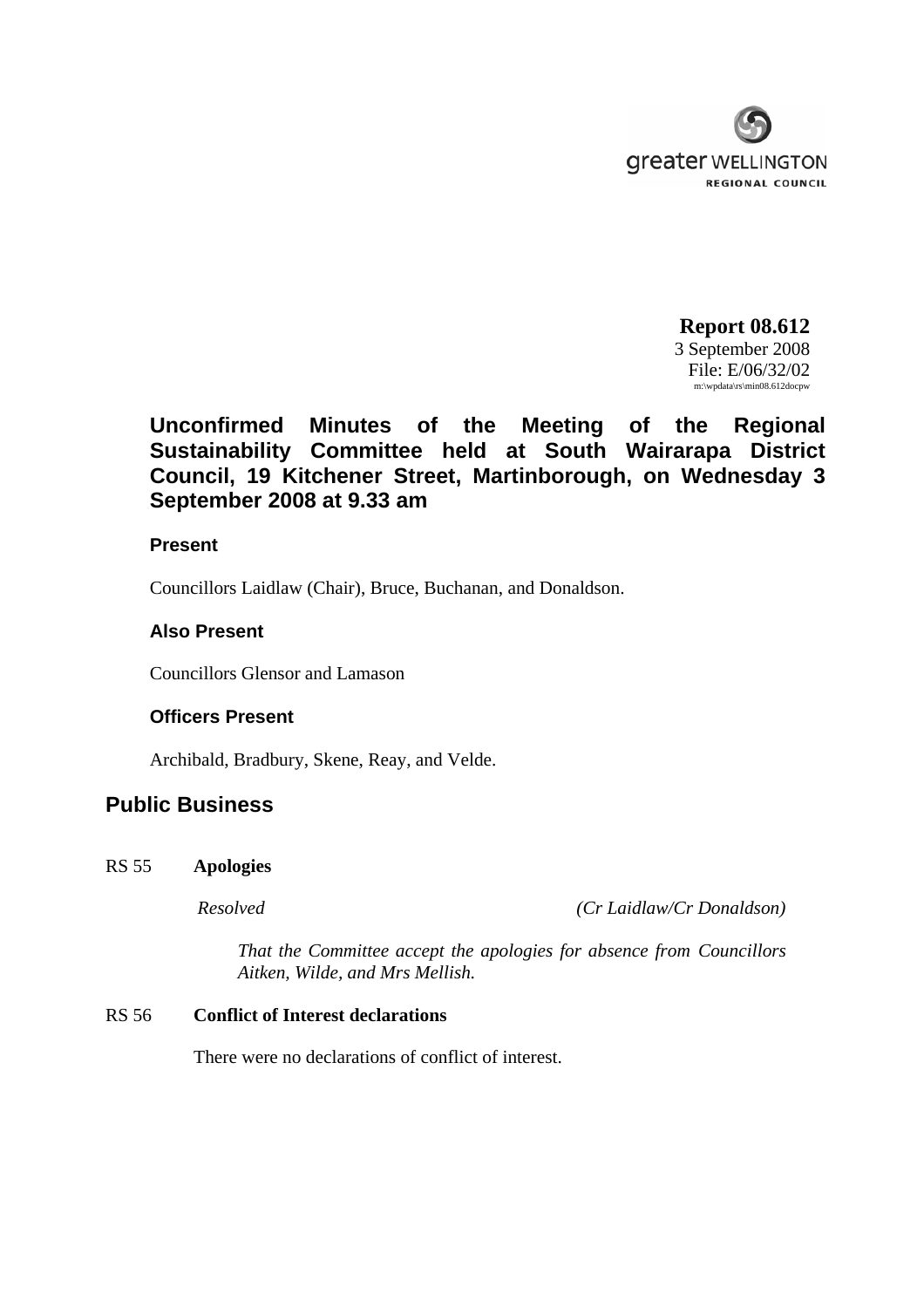### RS 57 **Public Participation**

Mayor Adrienne Staples, South Wairarapa District Council, spoke on the "Greentown " promotion, and the potential for further similar events.

Sonia Corbett and Helen Dew spoke on the "Greentown" promotion and suggested how a future event could be run. They also talked about the Transition Towns concept.

#### RS 58 **Confirmation of Minutes**

*Resolved (Cr Laidlaw/Cr Donaldson)*

*That the Committee* 

 *Confirms the minutes of the meeting of 23 July 2008, Report 08.533.* 

The meeting was adjourned between 10.34 am and 10.52 am for morning tea.

#### RS 59 "**Greentown" evaluation**

| <b>Report 08.592</b> |  |  |  |  |
|----------------------|--|--|--|--|
|----------------------|--|--|--|--|

 **Report 08.592** File: ENV/15/08/08

*Resolved (Cr Bruce/Cr Donaldson)*

*That the Committee* 

- *1. Receives the report.*
- *2. Notes the content of the report.*

#### **Noted**

Officers were:

- Congratulated by the Committee on the role they played in making the Greentown " promotion such a success.
- Asked to consider Greater Wellington's role in this type of promotion, and the nature of any future events, whether in Greytown or elsewhere in the region.

The meeting was adjourned between 12.03 am and 12.37 am for morning tea.